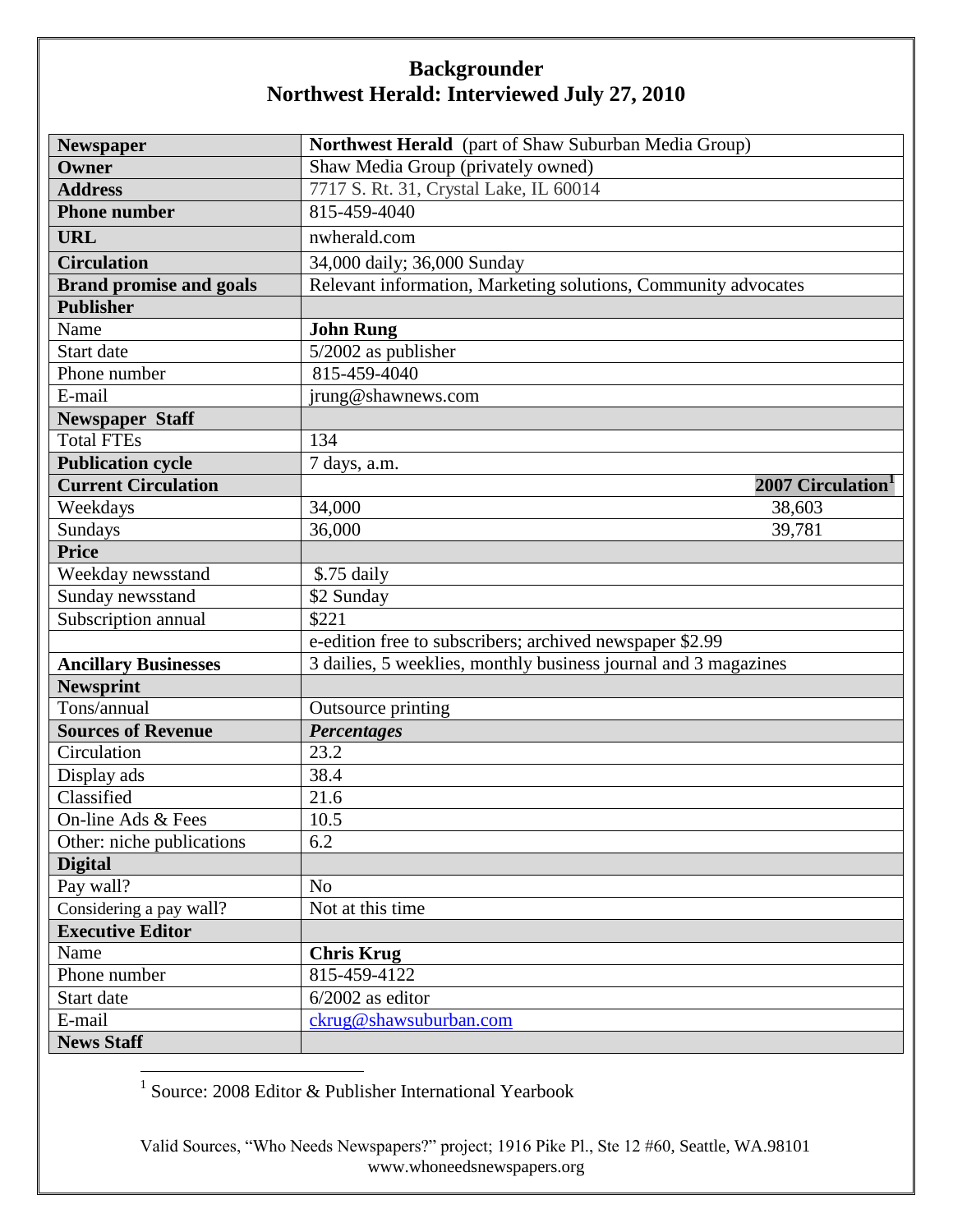| <b>Total FTE</b>                             | 50                                                                          |
|----------------------------------------------|-----------------------------------------------------------------------------|
| Reporters                                    | 15                                                                          |
| Editors                                      | 8 (Most of the copy editors who also contribute to reporting work in Sports |
|                                              | and Features.)                                                              |
| Photo                                        | 4.5                                                                         |
| <b>Bureaus</b>                               | None. Staff very fluid throughout McHenry county.                           |
| Coverage                                     | Assigned coverage at least 50% of a reporter's time                         |
| Local government                             | Yes                                                                         |
| Courts                                       | Yes                                                                         |
| Public safety                                | Yes                                                                         |
| County government                            | Yes                                                                         |
| State government                             | N <sub>o</sub>                                                              |
| <b>School Board</b>                          | Yes                                                                         |
| <b>Business</b>                              | 1 editor and reporter                                                       |
| <b>Sports</b>                                | FT staff cover everything but major league baseball                         |
| Entertainment & arts                         | Features staff (3)                                                          |
| <b>VP Digital Media</b>                      |                                                                             |
| Name                                         | <b>Scott Rosenburgh</b>                                                     |
| Phone                                        | 815-526-4418                                                                |
| E-Mail                                       | srosenburgh@shawnews.com                                                    |
| <b>Digital News Staff</b>                    |                                                                             |
| Size                                         | 16                                                                          |
| Sufficient?                                  | Could use more people                                                       |
| <b>Reporting/Photo staff</b>                 |                                                                             |
| Does reporting staff feed                    | Yes.                                                                        |
| materials for digital media                  |                                                                             |
| <b>Capabilities</b>                          |                                                                             |
| Website originated?                          | 1998                                                                        |
| Content management system:                   | Roxen (Sweden) written in "Pike" language                                   |
| software?                                    |                                                                             |
| Does your organization                       | Yes                                                                         |
| write code?                                  |                                                                             |
| Number of coders?                            | $\overline{2}$                                                              |
| Out-sourced, off the shelf or with           | Custom-built editorial portal                                               |
| vendors?<br>Proprietary or open-source code? |                                                                             |
| <b>Flexibility &amp; response time</b>       | Proprietary                                                                 |
| Can you change web platform -                | Yes                                                                         |
| coding, architecture, software --            |                                                                             |
| at least once a month? Do you?               |                                                                             |
| Can you add new functionality                | Yes                                                                         |
| promptly as it becomes available?            |                                                                             |
| <b>Digital Tools?</b>                        |                                                                             |
| Crowd sourcing?                              | Not at present time.                                                        |
| Data visualization?                          | Not at present time                                                         |
| Investigative reporting?                     | N <sub>o</sub>                                                              |

Valid Sources, "Who Needs Newspapers?" project; 1916 Pike Pl., Ste 12 #60, Seattle, WA.98101 www.whoneedsnewspapers.org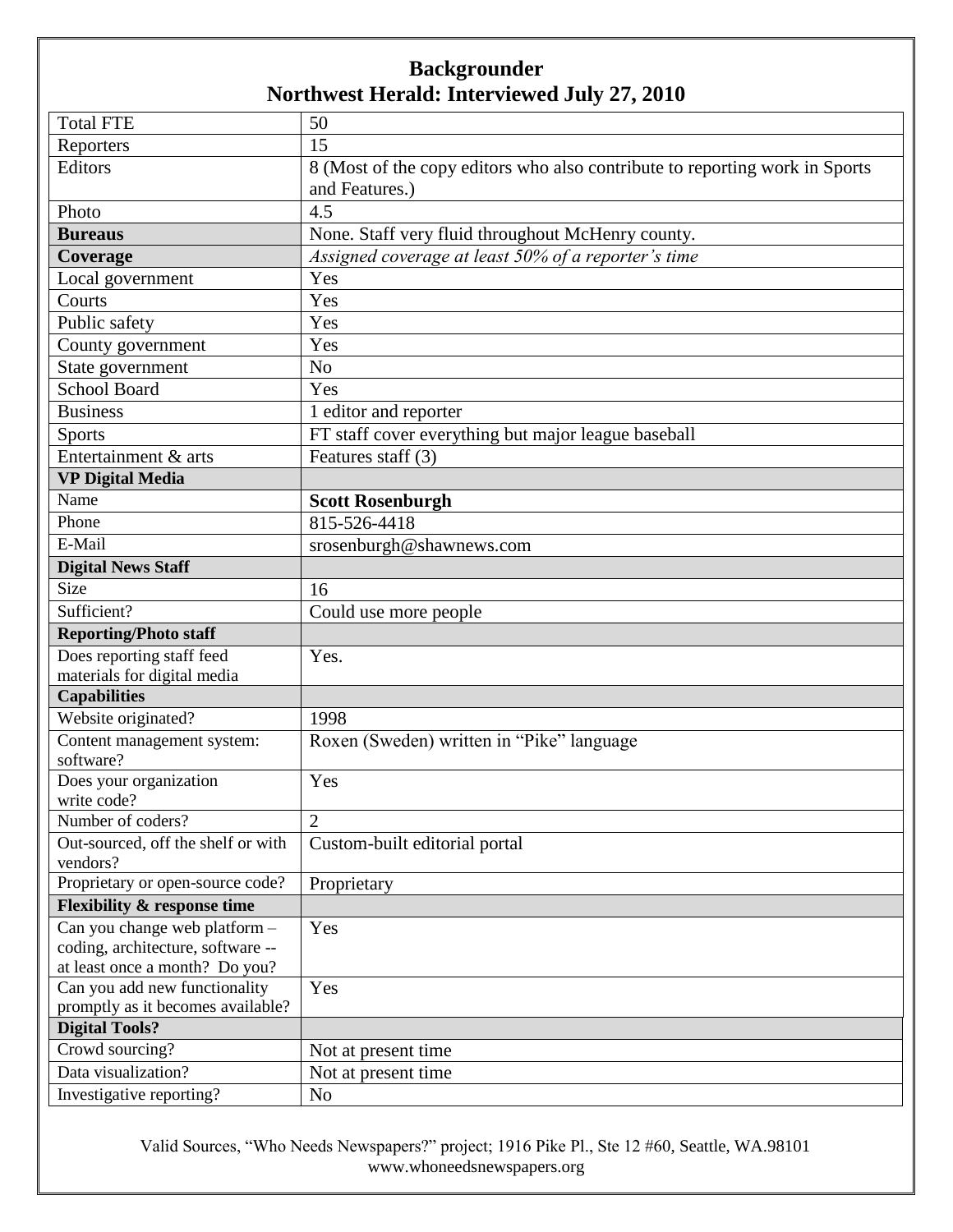| Any other kinds of digital tools<br>Livestream weekly sports; e.g. high school football with up to 3 cameras.<br>are being used?<br><b>Social Media</b><br>What is the overall organizational<br>Using Twitter & Facebook<br>commitment to collecting,<br>creating, shaping and delivering<br>all your news/information<br>products through these digital<br>channels?<br>To what extent is your newspaper<br>Widely<br>connected to people through<br>social media?<br><b>Advertising</b><br>Is your advertising staff is able to<br>Very Competitive. Partnership with Yahoo consortium is useful.<br>provide competitive digital<br>"PLANIT NORTHWEST.com" is used for selling gift certificates, etc.<br>services to merchants?<br>Do you use "real time" ads?<br>Yes; day-parting. Section/Page/Article -- at specific times<br>Yes; and it sells demographically targeted ads based on on-line behavior<br>Does your ad department sell<br>electronic coupons or other<br>modern digital products?<br><b>Assessment</b><br>How do you assess your digital<br>news/information products?<br>Page-views?<br>Yes: average 3.5M/month<br>Monthly uniques?<br>Yes: average 300K/Month<br>Revenue?<br>Yes<br>What other metrics do you use?<br>Time spent on site, etc. using Google analytics, an tracking registered users.<br>Do you assess news content?<br>Number of sources?<br><b>NA</b><br>Writing or visual journalism<br><b>NA</b><br>impact?<br>Other?<br>Most-read stories and most e-mailed stories<br><b>Editing</b><br>One copy desk is used for print and online editions<br>Are there different procedures<br>(layers of editing) for web vs.<br>print products?<br>Do you use AP Style in your<br>Yes<br>digital products?<br><b>Revenue</b><br>Do you charge for any digital<br>Yes<br>news products?<br>Which products and how much?<br>Charge for Archives (Newsbank partner) \$1.99/ after 7 days;<br>Charge for e-edition (free to subscribers)<br><b>Digital Delivery Systems</b><br>What <i>delivery</i> systems do you<br>employ?<br>E-edition? (software?)<br>E-edition (free to subscribers); software? | Documentary video? | Yes |
|-------------------------------------------------------------------------------------------------------------------------------------------------------------------------------------------------------------------------------------------------------------------------------------------------------------------------------------------------------------------------------------------------------------------------------------------------------------------------------------------------------------------------------------------------------------------------------------------------------------------------------------------------------------------------------------------------------------------------------------------------------------------------------------------------------------------------------------------------------------------------------------------------------------------------------------------------------------------------------------------------------------------------------------------------------------------------------------------------------------------------------------------------------------------------------------------------------------------------------------------------------------------------------------------------------------------------------------------------------------------------------------------------------------------------------------------------------------------------------------------------------------------------------------------------------------------------------------------------------------------------------------------------------------------------------------------------------------------------------------------------------------------------------------------------------------------------------------------------------------------------------------------------------------------------------------------------------------------------------------------------------------------------------------------------------------------------------------------------------------------------------------|--------------------|-----|
|                                                                                                                                                                                                                                                                                                                                                                                                                                                                                                                                                                                                                                                                                                                                                                                                                                                                                                                                                                                                                                                                                                                                                                                                                                                                                                                                                                                                                                                                                                                                                                                                                                                                                                                                                                                                                                                                                                                                                                                                                                                                                                                                     |                    |     |
|                                                                                                                                                                                                                                                                                                                                                                                                                                                                                                                                                                                                                                                                                                                                                                                                                                                                                                                                                                                                                                                                                                                                                                                                                                                                                                                                                                                                                                                                                                                                                                                                                                                                                                                                                                                                                                                                                                                                                                                                                                                                                                                                     |                    |     |
|                                                                                                                                                                                                                                                                                                                                                                                                                                                                                                                                                                                                                                                                                                                                                                                                                                                                                                                                                                                                                                                                                                                                                                                                                                                                                                                                                                                                                                                                                                                                                                                                                                                                                                                                                                                                                                                                                                                                                                                                                                                                                                                                     |                    |     |
|                                                                                                                                                                                                                                                                                                                                                                                                                                                                                                                                                                                                                                                                                                                                                                                                                                                                                                                                                                                                                                                                                                                                                                                                                                                                                                                                                                                                                                                                                                                                                                                                                                                                                                                                                                                                                                                                                                                                                                                                                                                                                                                                     |                    |     |
|                                                                                                                                                                                                                                                                                                                                                                                                                                                                                                                                                                                                                                                                                                                                                                                                                                                                                                                                                                                                                                                                                                                                                                                                                                                                                                                                                                                                                                                                                                                                                                                                                                                                                                                                                                                                                                                                                                                                                                                                                                                                                                                                     |                    |     |
|                                                                                                                                                                                                                                                                                                                                                                                                                                                                                                                                                                                                                                                                                                                                                                                                                                                                                                                                                                                                                                                                                                                                                                                                                                                                                                                                                                                                                                                                                                                                                                                                                                                                                                                                                                                                                                                                                                                                                                                                                                                                                                                                     |                    |     |
|                                                                                                                                                                                                                                                                                                                                                                                                                                                                                                                                                                                                                                                                                                                                                                                                                                                                                                                                                                                                                                                                                                                                                                                                                                                                                                                                                                                                                                                                                                                                                                                                                                                                                                                                                                                                                                                                                                                                                                                                                                                                                                                                     |                    |     |
|                                                                                                                                                                                                                                                                                                                                                                                                                                                                                                                                                                                                                                                                                                                                                                                                                                                                                                                                                                                                                                                                                                                                                                                                                                                                                                                                                                                                                                                                                                                                                                                                                                                                                                                                                                                                                                                                                                                                                                                                                                                                                                                                     |                    |     |
|                                                                                                                                                                                                                                                                                                                                                                                                                                                                                                                                                                                                                                                                                                                                                                                                                                                                                                                                                                                                                                                                                                                                                                                                                                                                                                                                                                                                                                                                                                                                                                                                                                                                                                                                                                                                                                                                                                                                                                                                                                                                                                                                     |                    |     |
|                                                                                                                                                                                                                                                                                                                                                                                                                                                                                                                                                                                                                                                                                                                                                                                                                                                                                                                                                                                                                                                                                                                                                                                                                                                                                                                                                                                                                                                                                                                                                                                                                                                                                                                                                                                                                                                                                                                                                                                                                                                                                                                                     |                    |     |
|                                                                                                                                                                                                                                                                                                                                                                                                                                                                                                                                                                                                                                                                                                                                                                                                                                                                                                                                                                                                                                                                                                                                                                                                                                                                                                                                                                                                                                                                                                                                                                                                                                                                                                                                                                                                                                                                                                                                                                                                                                                                                                                                     |                    |     |
|                                                                                                                                                                                                                                                                                                                                                                                                                                                                                                                                                                                                                                                                                                                                                                                                                                                                                                                                                                                                                                                                                                                                                                                                                                                                                                                                                                                                                                                                                                                                                                                                                                                                                                                                                                                                                                                                                                                                                                                                                                                                                                                                     |                    |     |
|                                                                                                                                                                                                                                                                                                                                                                                                                                                                                                                                                                                                                                                                                                                                                                                                                                                                                                                                                                                                                                                                                                                                                                                                                                                                                                                                                                                                                                                                                                                                                                                                                                                                                                                                                                                                                                                                                                                                                                                                                                                                                                                                     |                    |     |
|                                                                                                                                                                                                                                                                                                                                                                                                                                                                                                                                                                                                                                                                                                                                                                                                                                                                                                                                                                                                                                                                                                                                                                                                                                                                                                                                                                                                                                                                                                                                                                                                                                                                                                                                                                                                                                                                                                                                                                                                                                                                                                                                     |                    |     |
|                                                                                                                                                                                                                                                                                                                                                                                                                                                                                                                                                                                                                                                                                                                                                                                                                                                                                                                                                                                                                                                                                                                                                                                                                                                                                                                                                                                                                                                                                                                                                                                                                                                                                                                                                                                                                                                                                                                                                                                                                                                                                                                                     |                    |     |
|                                                                                                                                                                                                                                                                                                                                                                                                                                                                                                                                                                                                                                                                                                                                                                                                                                                                                                                                                                                                                                                                                                                                                                                                                                                                                                                                                                                                                                                                                                                                                                                                                                                                                                                                                                                                                                                                                                                                                                                                                                                                                                                                     |                    |     |
|                                                                                                                                                                                                                                                                                                                                                                                                                                                                                                                                                                                                                                                                                                                                                                                                                                                                                                                                                                                                                                                                                                                                                                                                                                                                                                                                                                                                                                                                                                                                                                                                                                                                                                                                                                                                                                                                                                                                                                                                                                                                                                                                     |                    |     |
|                                                                                                                                                                                                                                                                                                                                                                                                                                                                                                                                                                                                                                                                                                                                                                                                                                                                                                                                                                                                                                                                                                                                                                                                                                                                                                                                                                                                                                                                                                                                                                                                                                                                                                                                                                                                                                                                                                                                                                                                                                                                                                                                     |                    |     |
|                                                                                                                                                                                                                                                                                                                                                                                                                                                                                                                                                                                                                                                                                                                                                                                                                                                                                                                                                                                                                                                                                                                                                                                                                                                                                                                                                                                                                                                                                                                                                                                                                                                                                                                                                                                                                                                                                                                                                                                                                                                                                                                                     |                    |     |
|                                                                                                                                                                                                                                                                                                                                                                                                                                                                                                                                                                                                                                                                                                                                                                                                                                                                                                                                                                                                                                                                                                                                                                                                                                                                                                                                                                                                                                                                                                                                                                                                                                                                                                                                                                                                                                                                                                                                                                                                                                                                                                                                     |                    |     |
|                                                                                                                                                                                                                                                                                                                                                                                                                                                                                                                                                                                                                                                                                                                                                                                                                                                                                                                                                                                                                                                                                                                                                                                                                                                                                                                                                                                                                                                                                                                                                                                                                                                                                                                                                                                                                                                                                                                                                                                                                                                                                                                                     |                    |     |
|                                                                                                                                                                                                                                                                                                                                                                                                                                                                                                                                                                                                                                                                                                                                                                                                                                                                                                                                                                                                                                                                                                                                                                                                                                                                                                                                                                                                                                                                                                                                                                                                                                                                                                                                                                                                                                                                                                                                                                                                                                                                                                                                     |                    |     |
|                                                                                                                                                                                                                                                                                                                                                                                                                                                                                                                                                                                                                                                                                                                                                                                                                                                                                                                                                                                                                                                                                                                                                                                                                                                                                                                                                                                                                                                                                                                                                                                                                                                                                                                                                                                                                                                                                                                                                                                                                                                                                                                                     |                    |     |
|                                                                                                                                                                                                                                                                                                                                                                                                                                                                                                                                                                                                                                                                                                                                                                                                                                                                                                                                                                                                                                                                                                                                                                                                                                                                                                                                                                                                                                                                                                                                                                                                                                                                                                                                                                                                                                                                                                                                                                                                                                                                                                                                     |                    |     |
|                                                                                                                                                                                                                                                                                                                                                                                                                                                                                                                                                                                                                                                                                                                                                                                                                                                                                                                                                                                                                                                                                                                                                                                                                                                                                                                                                                                                                                                                                                                                                                                                                                                                                                                                                                                                                                                                                                                                                                                                                                                                                                                                     |                    |     |
|                                                                                                                                                                                                                                                                                                                                                                                                                                                                                                                                                                                                                                                                                                                                                                                                                                                                                                                                                                                                                                                                                                                                                                                                                                                                                                                                                                                                                                                                                                                                                                                                                                                                                                                                                                                                                                                                                                                                                                                                                                                                                                                                     |                    |     |
|                                                                                                                                                                                                                                                                                                                                                                                                                                                                                                                                                                                                                                                                                                                                                                                                                                                                                                                                                                                                                                                                                                                                                                                                                                                                                                                                                                                                                                                                                                                                                                                                                                                                                                                                                                                                                                                                                                                                                                                                                                                                                                                                     |                    |     |
|                                                                                                                                                                                                                                                                                                                                                                                                                                                                                                                                                                                                                                                                                                                                                                                                                                                                                                                                                                                                                                                                                                                                                                                                                                                                                                                                                                                                                                                                                                                                                                                                                                                                                                                                                                                                                                                                                                                                                                                                                                                                                                                                     |                    |     |
|                                                                                                                                                                                                                                                                                                                                                                                                                                                                                                                                                                                                                                                                                                                                                                                                                                                                                                                                                                                                                                                                                                                                                                                                                                                                                                                                                                                                                                                                                                                                                                                                                                                                                                                                                                                                                                                                                                                                                                                                                                                                                                                                     |                    |     |

Valid Sources, "Who Needs Newspapers?" project; 1916 Pike Pl., Ste 12 #60, Seattle, WA.98101 www.whoneedsnewspapers.org